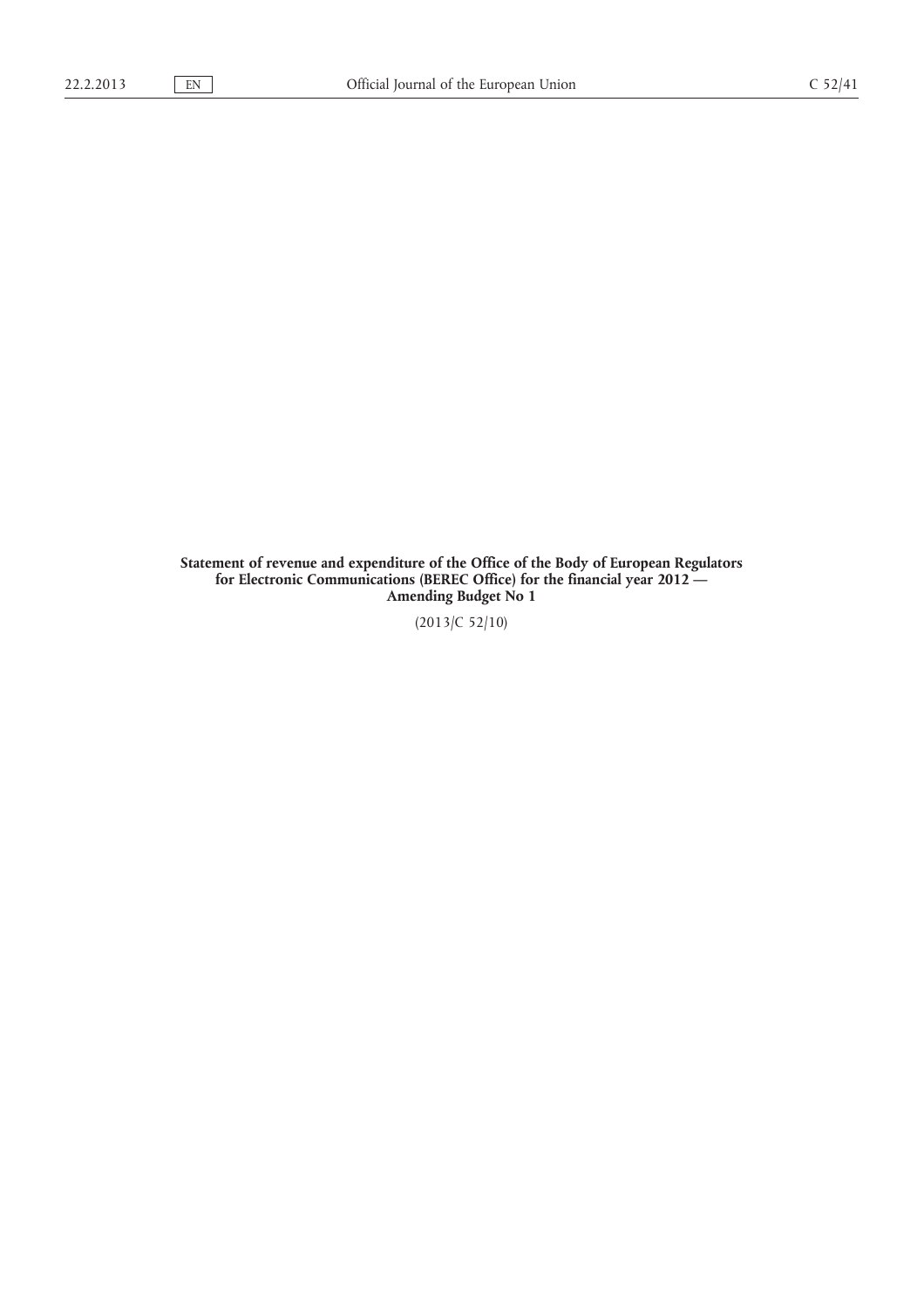## **REVENUE**

| Title<br>${\it Chapter}$                                                                                                                                                                                                                                                                                    | Heading                        | Budget 2012 | Amending budget<br>No <sub>1</sub> | New amount |  |
|-------------------------------------------------------------------------------------------------------------------------------------------------------------------------------------------------------------------------------------------------------------------------------------------------------------|--------------------------------|-------------|------------------------------------|------------|--|
| $\mathbf 2$                                                                                                                                                                                                                                                                                                 | EUROPEAN UNION SUBSIDY         |             |                                    |            |  |
| $2\ 0$                                                                                                                                                                                                                                                                                                      | EUROPEAN UNION SUBSIDY         | 4 292 937   | $-1102937$                         | 3 190 000  |  |
|                                                                                                                                                                                                                                                                                                             | Title $2$ - Total              | 4 292 937   | $-1$ 102 937                       | 3 190 000  |  |
| $\overline{\mathbf{4}}$                                                                                                                                                                                                                                                                                     | <b>OTHER CONTRIBUTIONS (*)</b> |             |                                    |            |  |
| $4\;0$                                                                                                                                                                                                                                                                                                      | OTHER CONTRIBUTIONS (*)        | $200\;000$  | $-200000$                          | p.m.       |  |
|                                                                                                                                                                                                                                                                                                             | Title $4$ — Total              | 200 000     | $-200000$                          | p.m.       |  |
|                                                                                                                                                                                                                                                                                                             |                                |             |                                    |            |  |
|                                                                                                                                                                                                                                                                                                             |                                |             |                                    |            |  |
|                                                                                                                                                                                                                                                                                                             |                                |             |                                    |            |  |
|                                                                                                                                                                                                                                                                                                             |                                |             |                                    |            |  |
|                                                                                                                                                                                                                                                                                                             |                                |             |                                    |            |  |
|                                                                                                                                                                                                                                                                                                             |                                |             |                                    |            |  |
|                                                                                                                                                                                                                                                                                                             |                                |             |                                    |            |  |
|                                                                                                                                                                                                                                                                                                             |                                |             |                                    |            |  |
|                                                                                                                                                                                                                                                                                                             |                                |             |                                    |            |  |
|                                                                                                                                                                                                                                                                                                             |                                |             |                                    |            |  |
|                                                                                                                                                                                                                                                                                                             |                                |             |                                    |            |  |
|                                                                                                                                                                                                                                                                                                             |                                |             |                                    |            |  |
|                                                                                                                                                                                                                                                                                                             |                                |             |                                    |            |  |
|                                                                                                                                                                                                                                                                                                             |                                |             |                                    |            |  |
|                                                                                                                                                                                                                                                                                                             |                                |             |                                    |            |  |
|                                                                                                                                                                                                                                                                                                             |                                |             |                                    |            |  |
|                                                                                                                                                                                                                                                                                                             |                                |             |                                    |            |  |
|                                                                                                                                                                                                                                                                                                             |                                |             |                                    |            |  |
|                                                                                                                                                                                                                                                                                                             |                                |             |                                    |            |  |
|                                                                                                                                                                                                                                                                                                             |                                |             |                                    |            |  |
|                                                                                                                                                                                                                                                                                                             |                                |             |                                    |            |  |
|                                                                                                                                                                                                                                                                                                             |                                |             |                                    |            |  |
|                                                                                                                                                                                                                                                                                                             |                                |             |                                    |            |  |
|                                                                                                                                                                                                                                                                                                             |                                |             |                                    |            |  |
|                                                                                                                                                                                                                                                                                                             |                                |             |                                    |            |  |
|                                                                                                                                                                                                                                                                                                             |                                |             |                                    |            |  |
|                                                                                                                                                                                                                                                                                                             |                                |             |                                    |            |  |
|                                                                                                                                                                                                                                                                                                             | <b>GRAND TOTAL</b>             | 4 604 553   | $-1414553$                         | 3 190 000  |  |
| (*) Estimated voluntary contributions from Member States or from their National Regulatory Authorities (NRAs). These contributions shall be used to finance specific items<br>of operational expenditure as defined in an agreement to be concluded between the Office and the Member States of their NRAs. |                                |             |                                    |            |  |